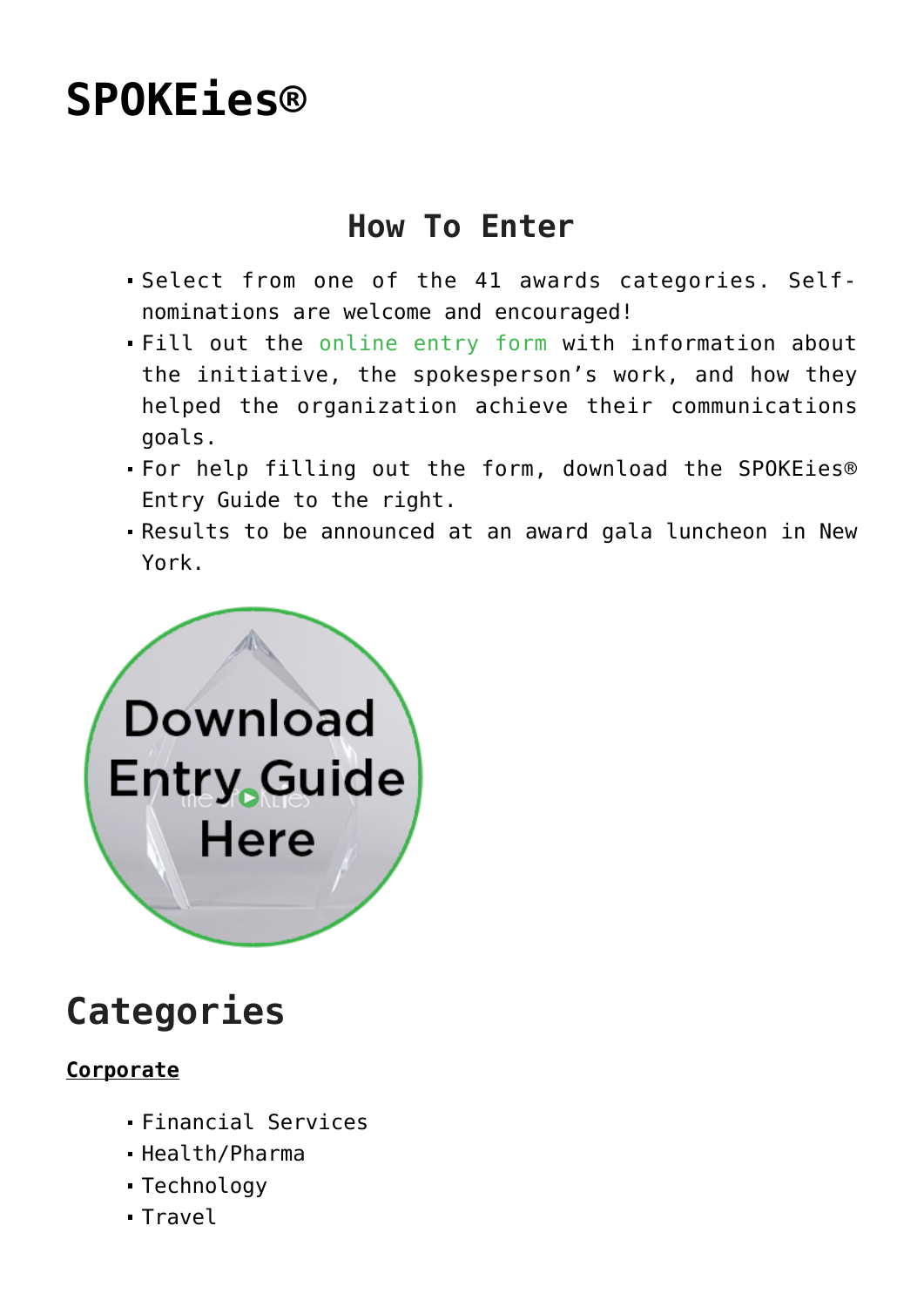- Food & Beverage
- Emerging Growth Companies/Start-Ups
- Sports
- Media
- Home Improvement
- Fashion& Beauty
- Entertainment
- Professional Services
- Crisis Management
- Blockchain & Cryptocurrency
- Fintech

### **Non-Profit/Association**

- Health
- Art
- Education
- Youth
- Advocacy/Cause Marketing
- Industry/Trade Association
- Membership Association
- Environment

### **Multicultural**

- Financial Services
- Travel
- Health
- Technology
- Food & Beverage
- Fashion & Beauty

### **Global Campaign**

- Financial Services
- Fintech
- Heath/Pharma
- Technology
- Consumer Products & Services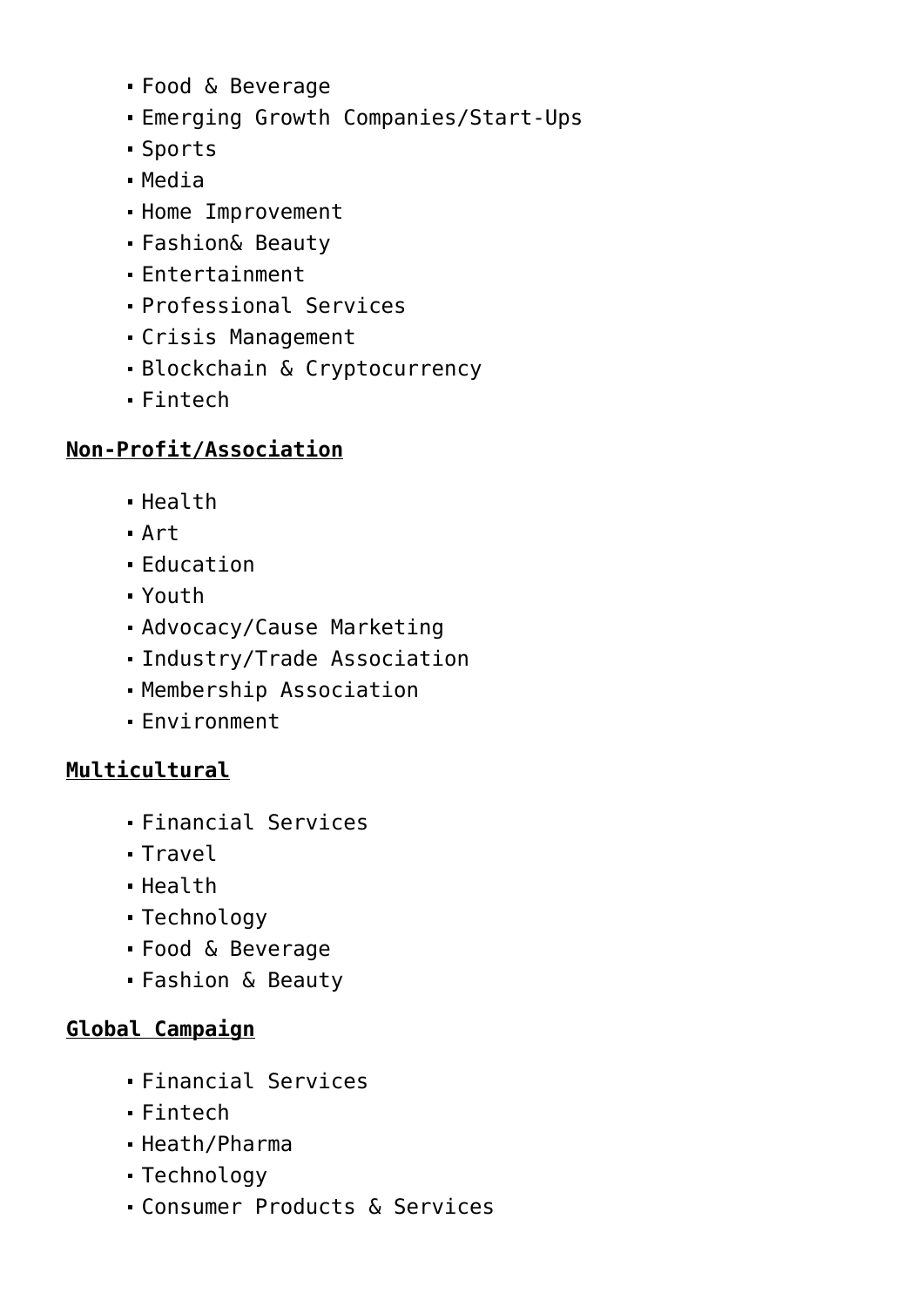Blockchain & Cryptocurrency

#### **Most Authentic**

- Corporate
- Non-Profit/Association

### **C-Suite Leader**

- Corporate
- Non-Profit/Association

### **Under 40**

- Corporate
- Non-Profit/Association

### **ABOUT THE SPOKEies®**

The SPOKEies® is the first program to honor the best spokespeople representing brands, non-profits and corporations. The awards have acknowledged leaders who communicate honestly and effectively on behalf of their organizations, with winners representing the best in the business. 27 business and non-profit leaders hav ealready been honored with a SPOKEies® Award in categories including Most Authentic, Under 40 and C-Suite Leader. This year's winners will be honored at a gala luncheon in New York City and feautred in a live television program broadcast nationwide, sharing their expertise. The SPOKEies® was founded by D S Simon Media. You can [submit a nomination here](https://www.dssimon.com/entry-form).

### **[Enter](https://www.commpro.biz/javascript:void(0);)**

**[Categories](https://www.commpro.biz/javascript:void(0);)**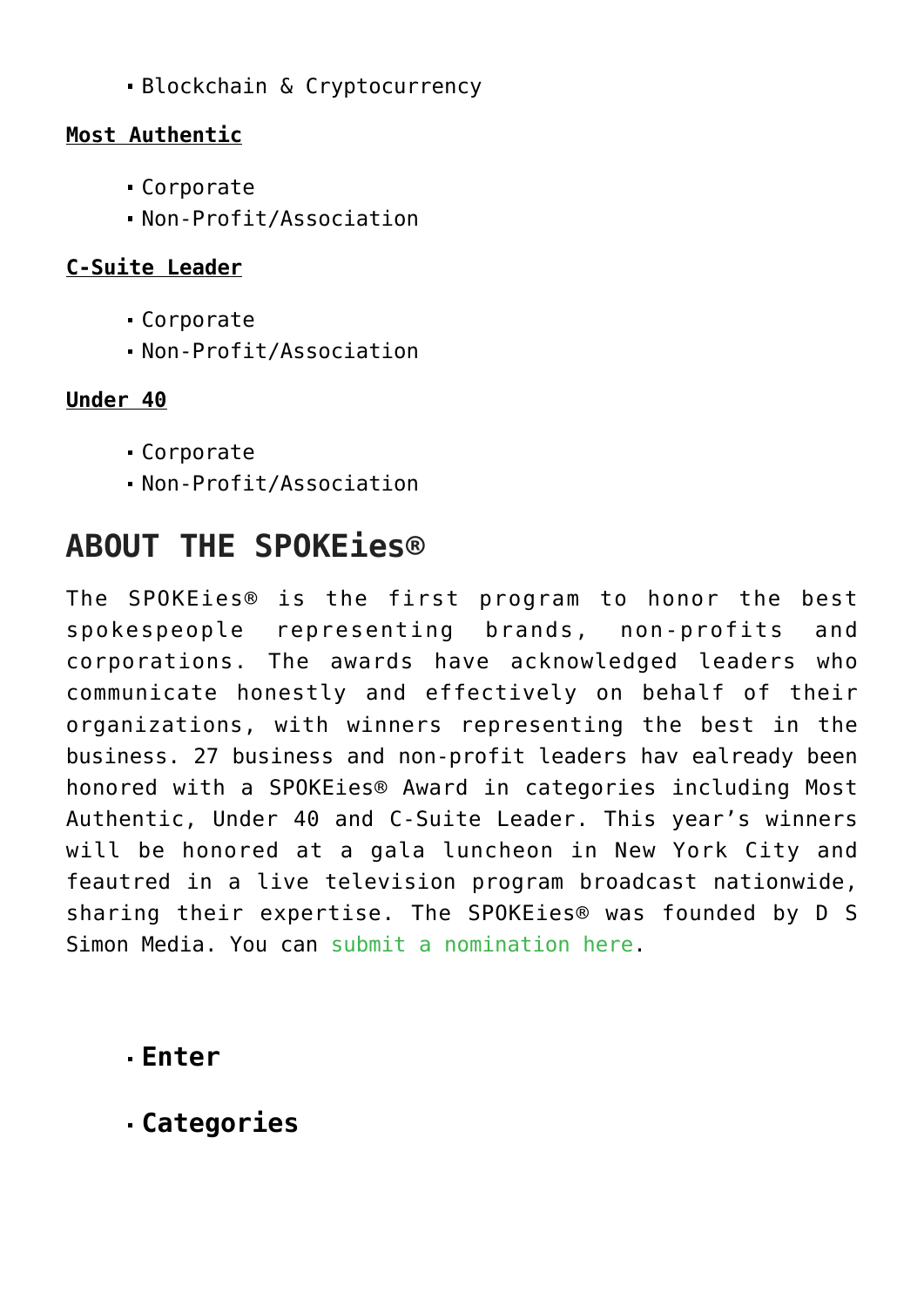**[Our Goal](https://www.commpro.biz/javascript:void(0);)**

**[Who's Eligible](https://www.commpro.biz/javascript:void(0);)**

**Enter**

### **Enter the 2019 SPOKEies®**

**There are more than 40 awards including 18 for corporate and brand spokespeople, 12 for nonprofits, 5 for multicultural campaigns and 6 for global campaigns. Select your entry category and sub-category at the link below.**

- Save with Early Bird Pricing: \$150 per submission (\$195 regular price)
- The Early Entry Period will end May 17, 2019

[Enter Now](https://www.dssimon.com/entry-form/)

**Categories**

 $\blacksquare$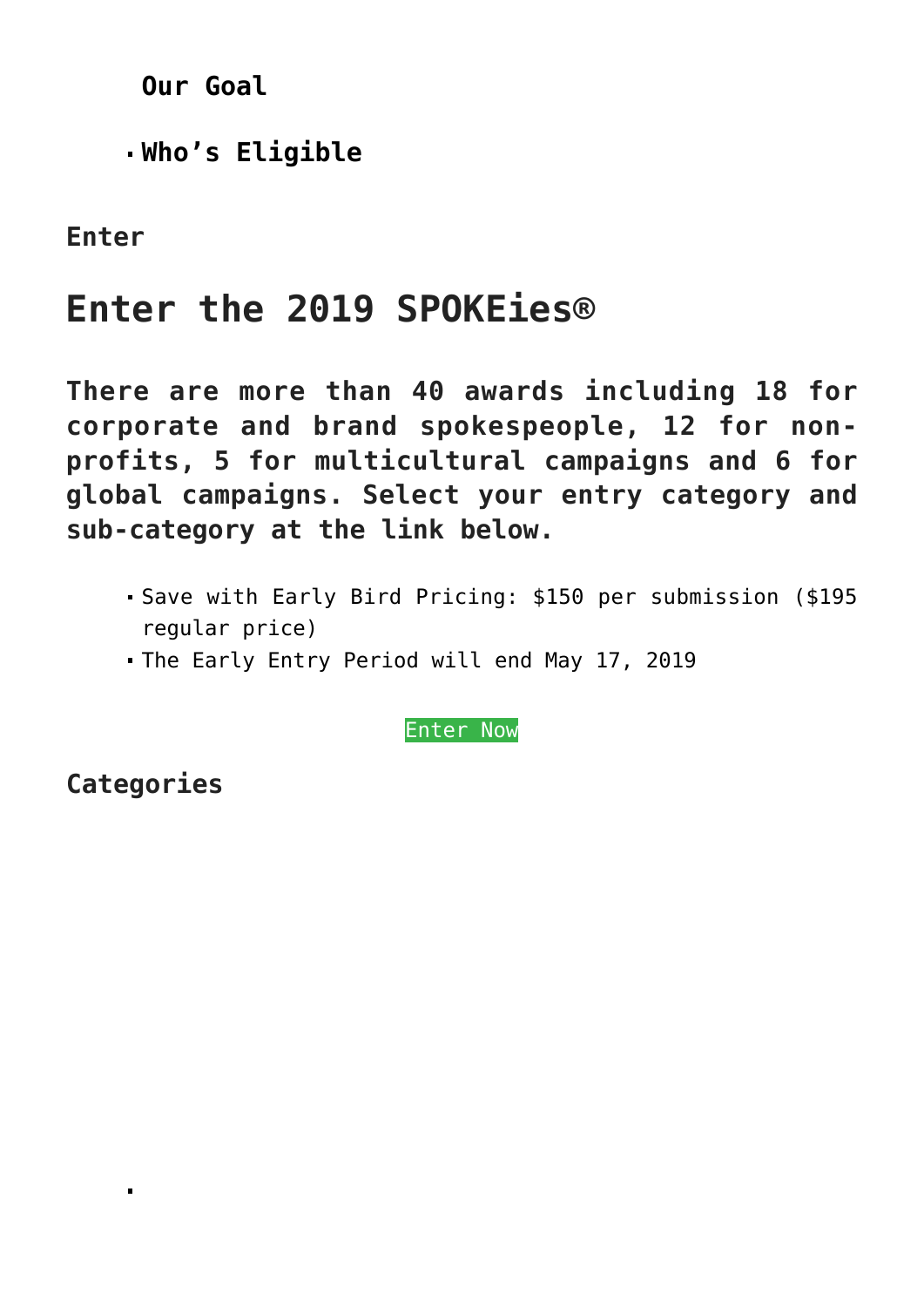|                     | Nonprofit        |                        |
|---------------------|------------------|------------------------|
| Corporate           | • Health         |                        |
|                     | • Art            | <b>Global Campaign</b> |
| • Financial         | • Education      | • Financial Services   |
| Services            | • Youth          | • Fintech              |
| • Health/Pharma     |                  |                        |
| • Technology        | • Advocacy/Cause | • Health/Pharma        |
| • Travel            | Marketing        | • Technology           |
| • Food & Beverage   | Industry/Trade   | Consumer Products &    |
|                     | Association      | Services               |
| Emerging Growth     | • Membership     | • Blockchain &         |
| Companies/Start-Ups | Association      | Cryptocurrency         |
| • Sports            | • Environment    | <b>C-Suite Leader</b>  |
| • Media             | Multicultural    |                        |
| Home Improvement    |                  | • Corporate            |
| Fashion & Beauty    | Campaign         | $\bullet$ Non-         |
| • Entertainment     | • Financial      | Profit/Association     |
|                     | Services         | <b>Under 40</b>        |
| • Professional      | Travel           | Corporate              |
| Services            | • Health         | $\bullet$ Non-         |
| • Crisis Management | • Technology     | Profit/Association     |
| • Blockchain &      | • Food &         | <b>Most Authentic</b>  |
| Cryptocurrency      | beverage         | Corporate              |
| • Fintech           | • Fashion &      |                        |
|                     | Beauty           |                        |

### **Our Goal**

The SPOKEies® Awards are the perfect way to showcase the great work of your agency or in-house team. Often times, individuals and teams go above and beyond in their jobs and still fly under the radar. These awards aim to give deserved recognition, which can help recipients attract new business, become influencers and form partnerships. Spokespeople will be honored from brands, corporations and non-profits based on their ability to achieve organizational goals, creativity, trust and authenticity. Most importantly, they will be honored in front of a crowd at a Gala Luncheon, as well as in a live video broadcast. They will also have the chance to be featured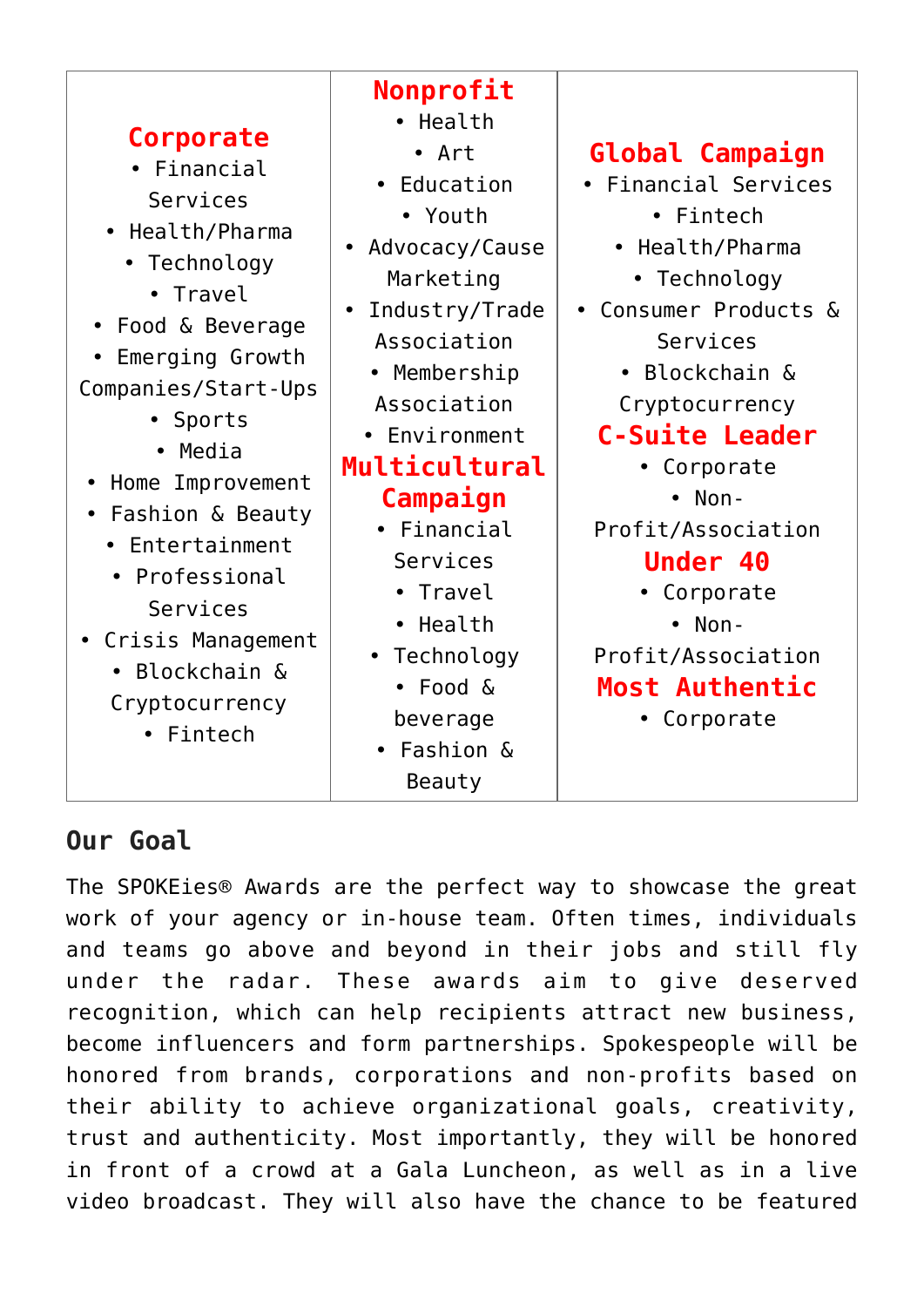in an online video series to help provide tips and best practices to viewers.

### **Who's Eligible**

Anyone from CEO to digital media strategist can participate as long as they represent their organization in a spokesperson role. Winners will be recognized for their achievements. They will be interviewed and featured on The SPOKEies® website. To be eligible, the campaigns or PR initiatives involving the spokesperson you are highlighting must have taken place (either in part or in full) through the first quarter of 2018. Both US based and international entries are accepted. Winners will be celebrated at the gala luncheon, as well as in an online live broadcast.

# audiknow sypuriaudience: Helping bighly educated and skilled<br>Pudts and data nointes: rand science communications: "In our fietd

### *Donna LaVoie, President and CEO of LaVoie Health Science,*

### *Winner of SPOKEies*

forward it someone people can count on. If you say you're going to.<br>forward it is somethingly of the whenever possible.

*Sheri Sword, Vice President of Communications at Better Business Bureau at Dayton & Miami Valley, Winner of SPOKEies*

" **You have to find a voice that embodies the best of what you are speaking on behalf of, and that stands up to the criticisms and attacks that come from those standing in opposition.**"

*Patrick Riccards, Chief Communications Officer at the Woodrow Wilson Fellowship Foundation, Winner of the Non-Profit Education SPOKEies category*

"... know your audience and tailor your, remarks to what they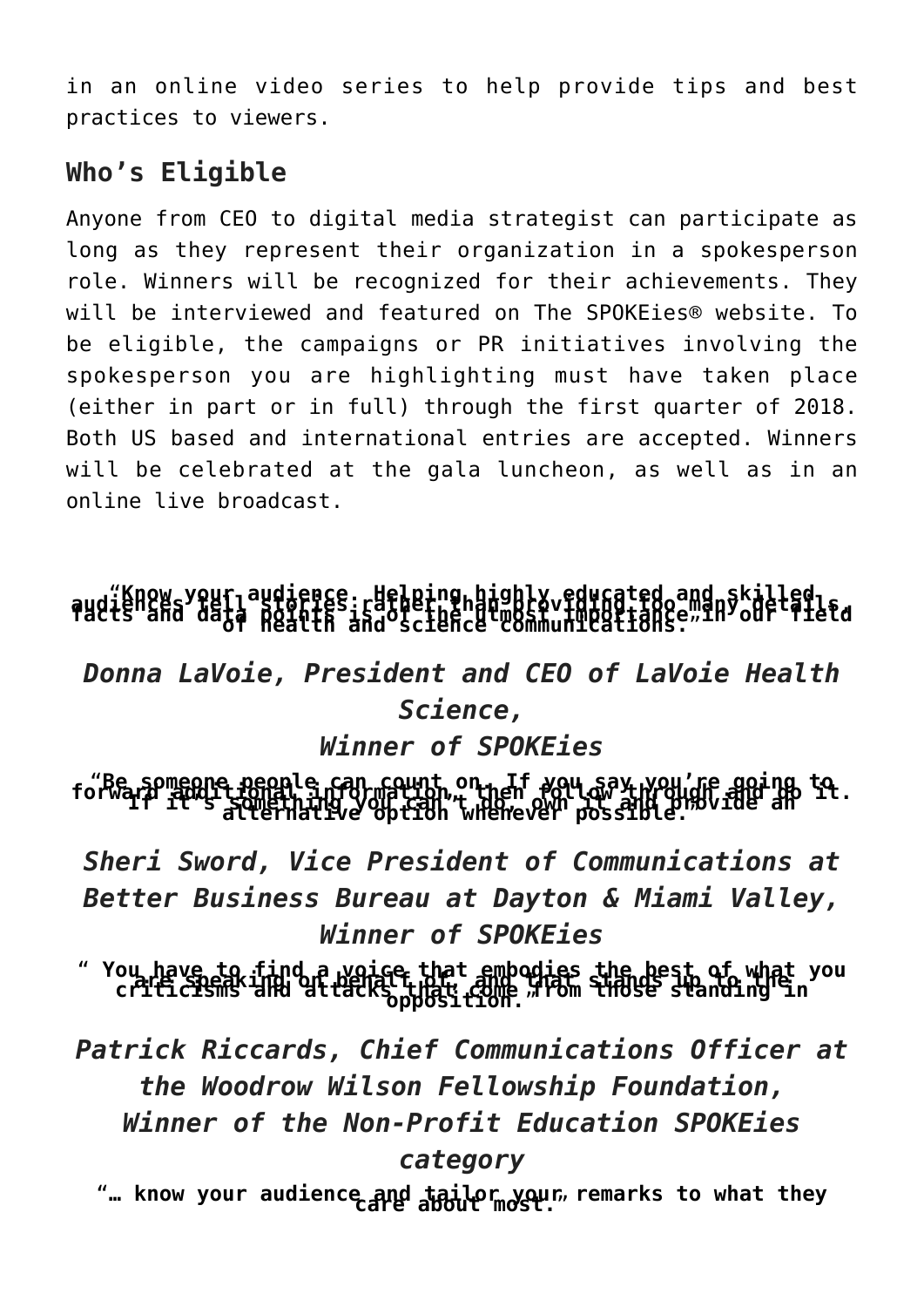### *Daniel Durazo, Director of Communications at Allianz Global Assistance USA, Winner of SPOKEies*

"It's important to be genuine and passionate. Always listen<br>connection witet or directly to a key stakeholder: "

*Todd Kaplan, Vice President of Marketing at PepsiCo,*

*Winner of SPOKEies*

"**Start with the audience in mind. Being authentic and effective as a spokesperson begins by hearing your audience before you speak so that the message received is prioritized over the message delivered. To do this, you must become the subject matter expert, possessing a depth of understanding that affords the confidence to be creative, expressive and complete.**"

*Marc Goldman,Marketing/Sponsorship Manager of the Marine Corps Marathon, Winner of SPOKEies*

# **Meet the Past SPOKEies® Award Winners**



**SPOKEies® Award Winner**

Category: Under 40

Todd Kaplan

Vice President, Water Portfolio – PepsiCo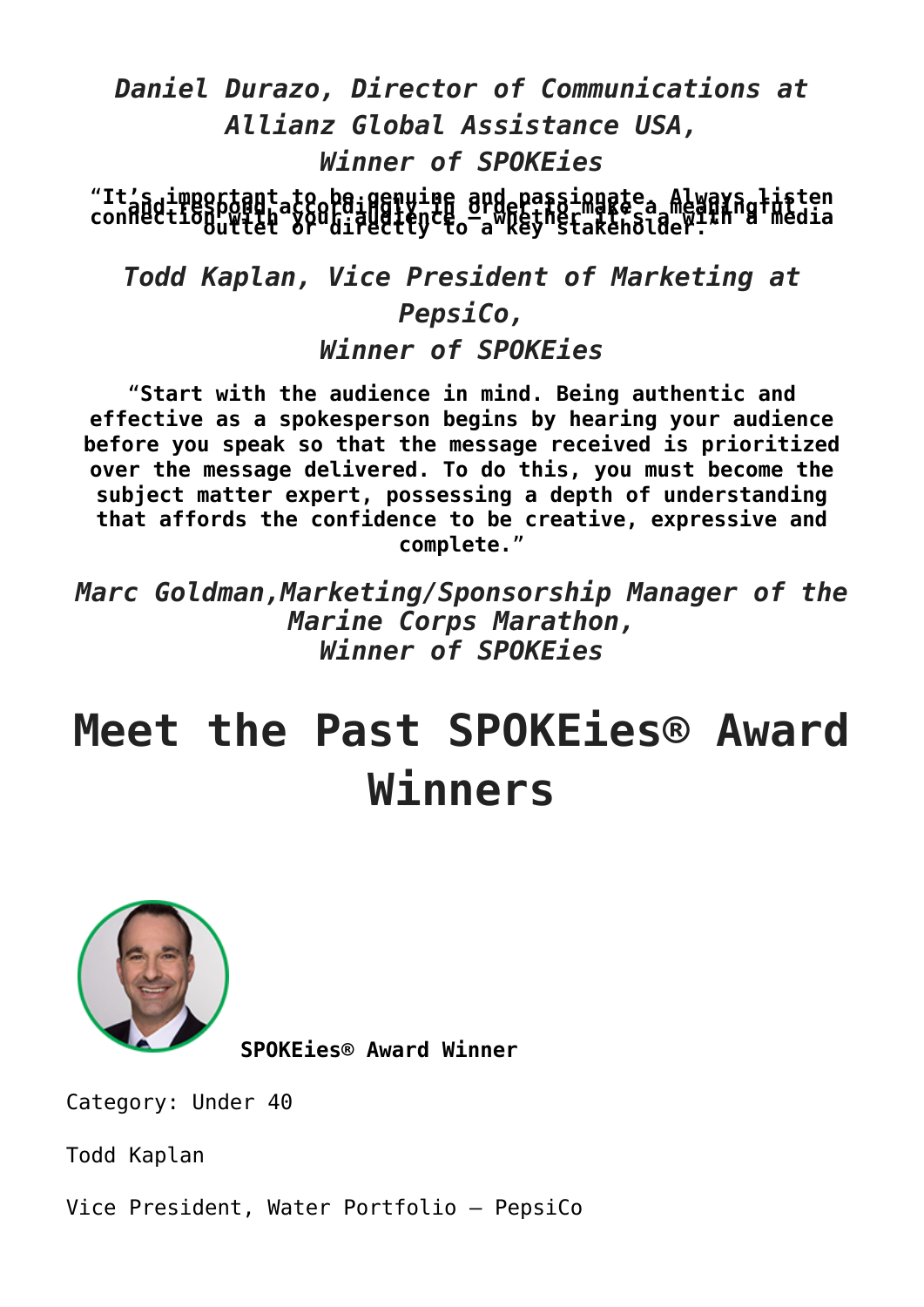#### North America Beverages



**SPOKEies® Award Winner**

Category: Non-Profit Trade Association

Mike McCormick

Executive Director and COO of the Global Business Travel Association



**SPOKEies® Award Winner**

Category: C-Suite Leader Non-Profit Association

Danielle Holly

CEO at Common Impact



**SPOKEies® Award Winner**

Category: Non-Profit Education

Patrick Riccards

Chief Communications Officer at the Woodrow Wilson Fellowship Foundation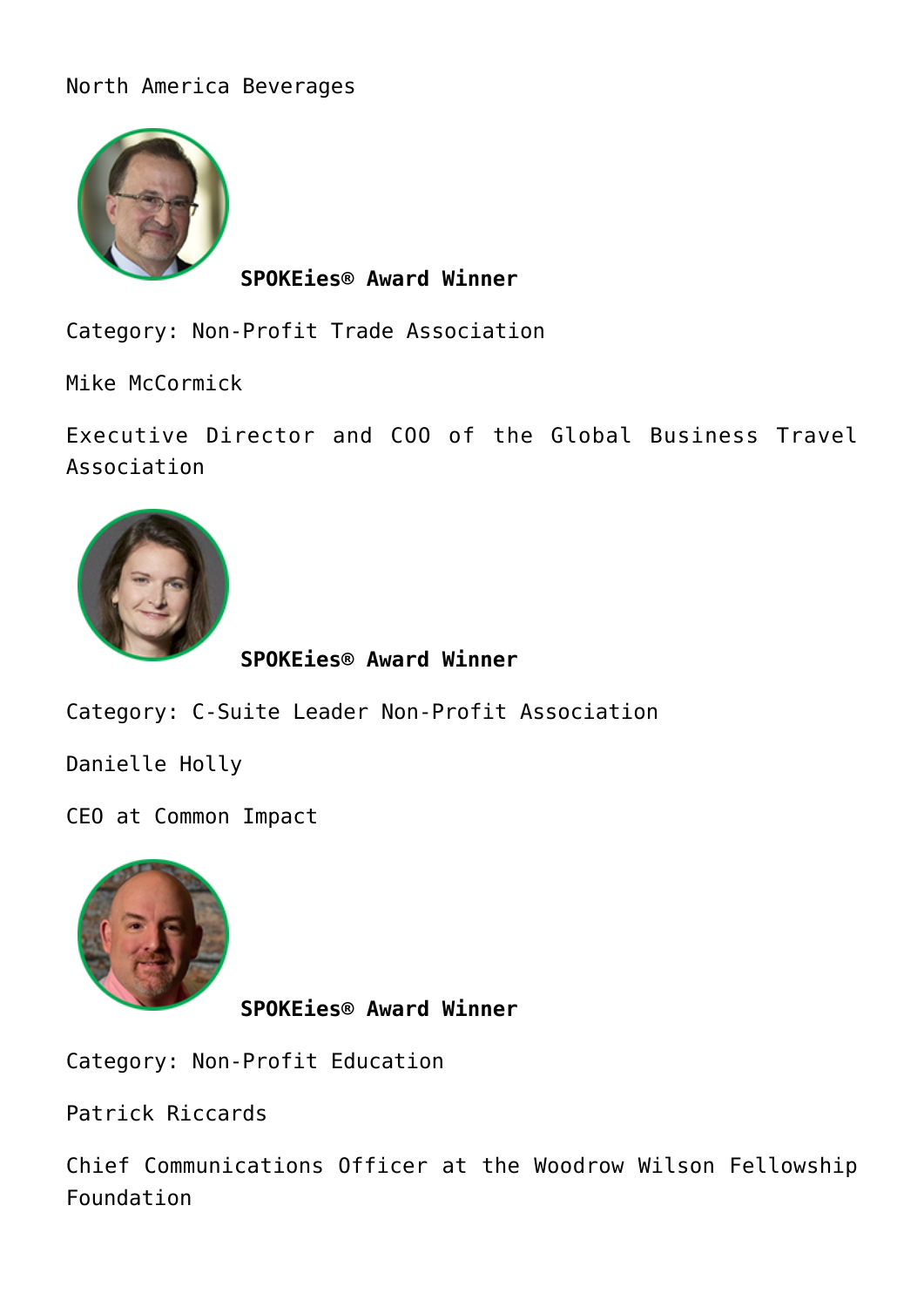

Category: Nonprofit Advocacy/Cause Marketing

Steve Kerber

Director of UL Firefigher Safety Research Institute



**SPOKEies® Award Winner**

Category: Corporate Financial Services

Greg Rosica

Contributing Author and Spokesperson to the EY Tax Guide



**SPOKEies® Award Winner**

Category: Non-Profit Health

Luke Margolis

Corporate Communications Manager at Atlantic Health System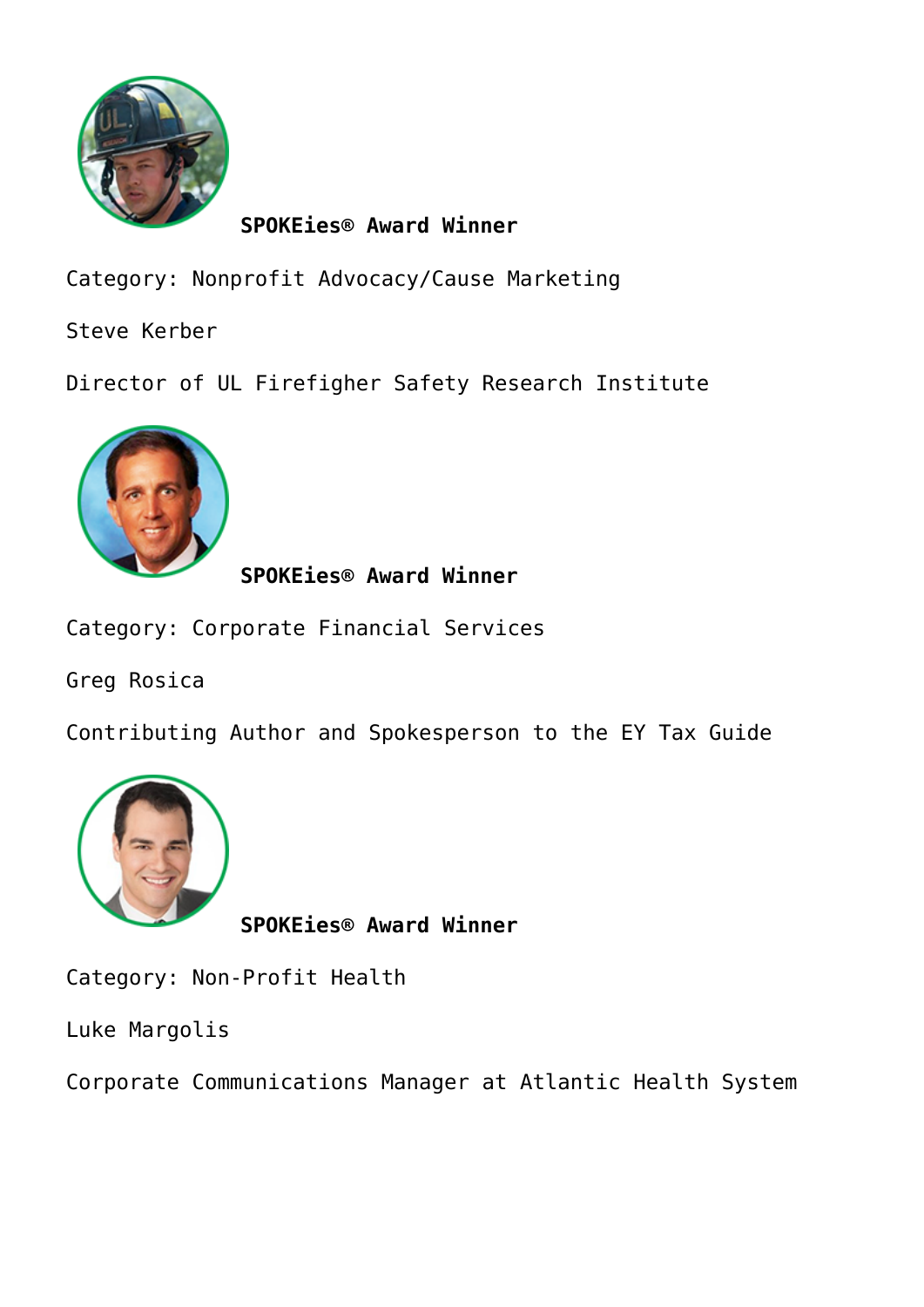

Category: Non-Profit Membership Association

Sheri Sword

Vice President of Communications at Better Business Bureau at Dayton & Miami Valley



**SPOKEies® Award Winner**

Category: Non-Profit Youth

Meridith Maskara

CEO, Girl Scouts of Greater New York



**SPOKEies® Award Winner**

Category: Corporate Health/ Pharma

Michael A. Smith, M.D.

Senior Health Scientist for Life Extension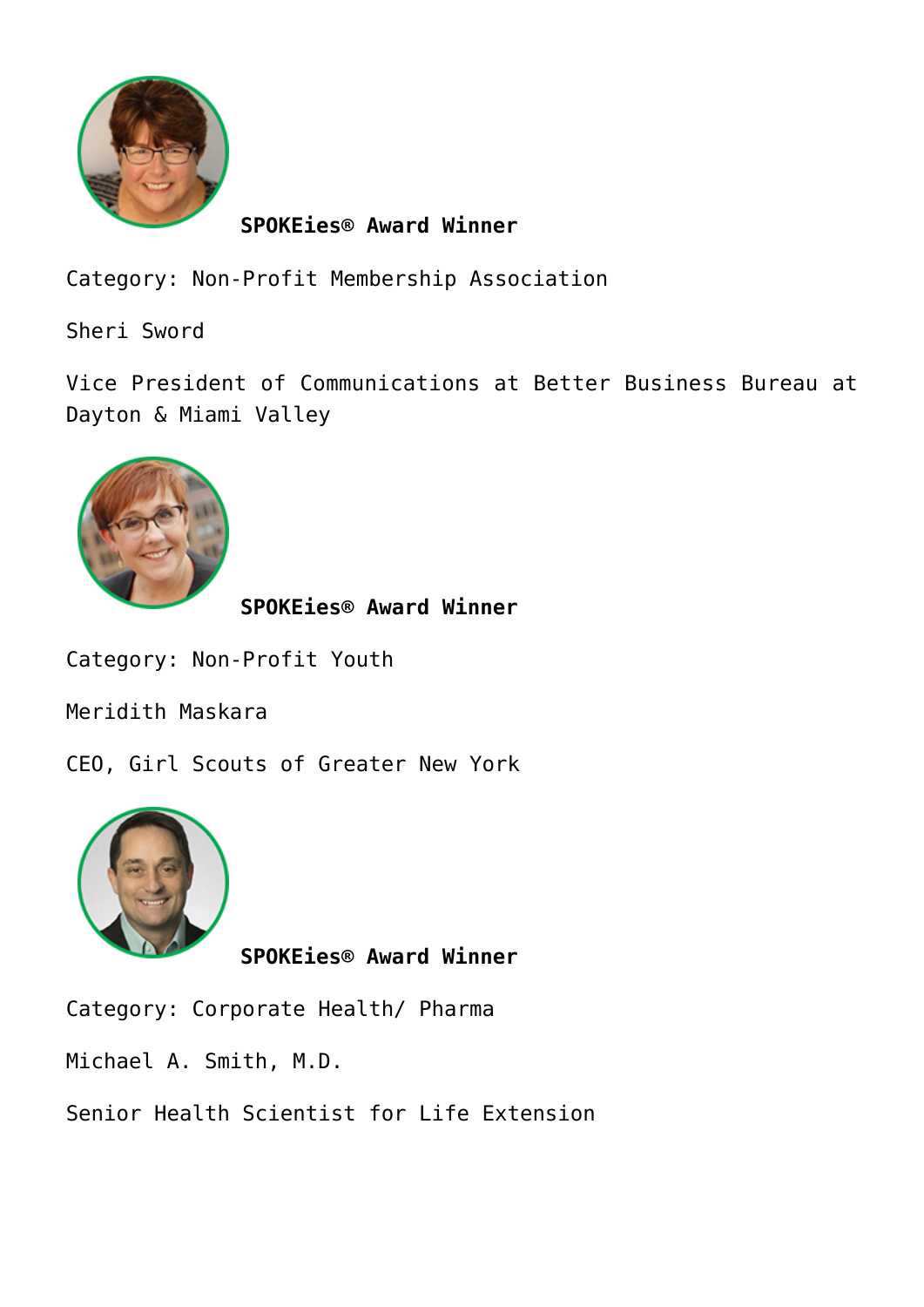

Category: Corporate Emerging Growth / Startups

Donna LaVoie

President and CEO of LaVoie Health Science



**SPOKEies® Award Winner**

Category: Corporate Travel

Daniel Durazo

Director of Communications at Allianz Global Assistance



**SPOKEies® Award Winner**

Category: Most Authentic Corporate

Sam Fay

Senior Vice President of Global Brand Strategy at Guinness World Records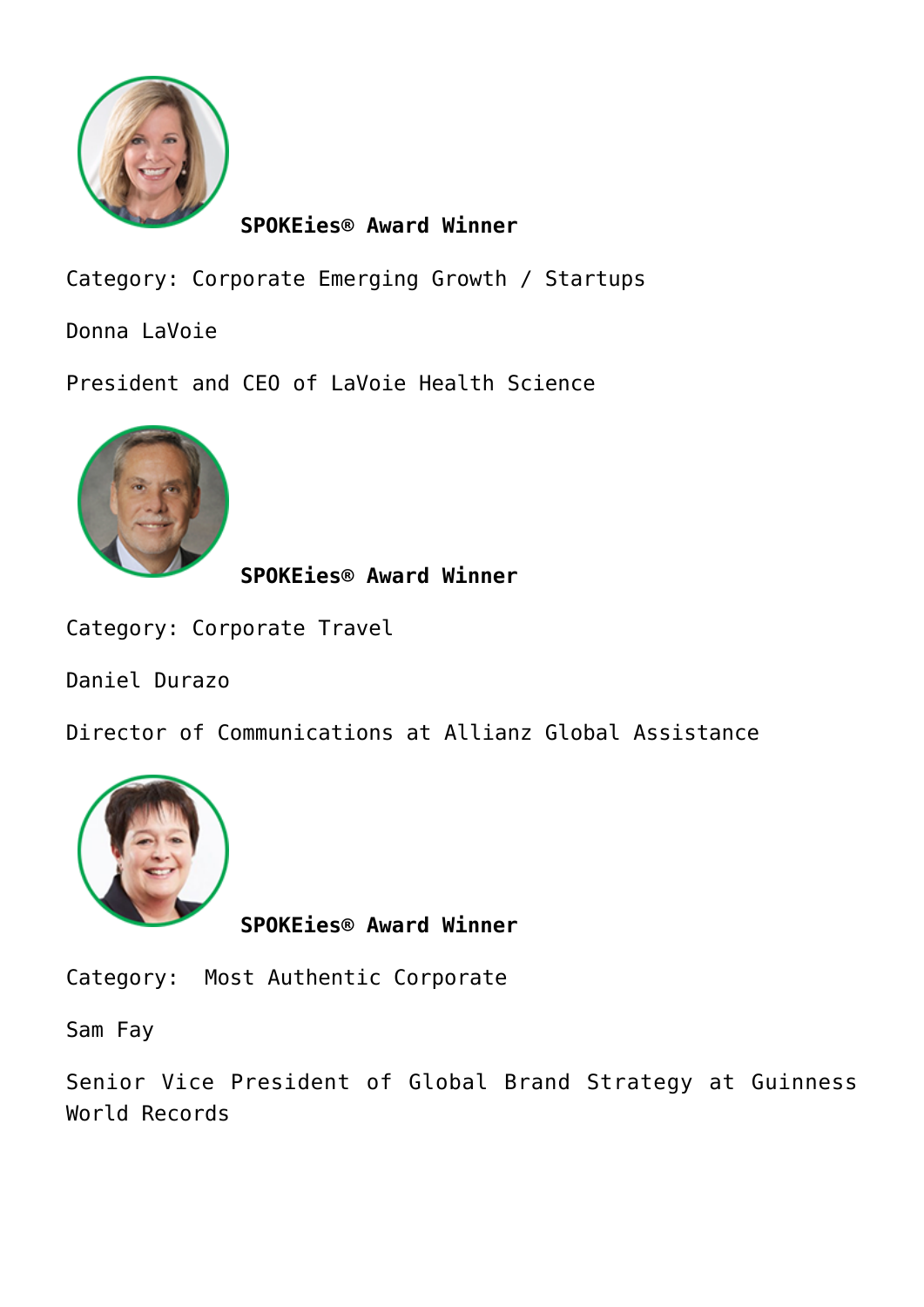

Category: C-Suite Leader Corporate

Donna LaVoie

President and CEO of LaVoie Health Science



**SPOKEies® Award Winner**

Category: Corporate Food + Beverage

Kristin Bradley

PR Manager at B&G Foods



**SPOKEies® Award Winner**

Category: Media

Gabe Saglie

Senior Editor for Travelzoo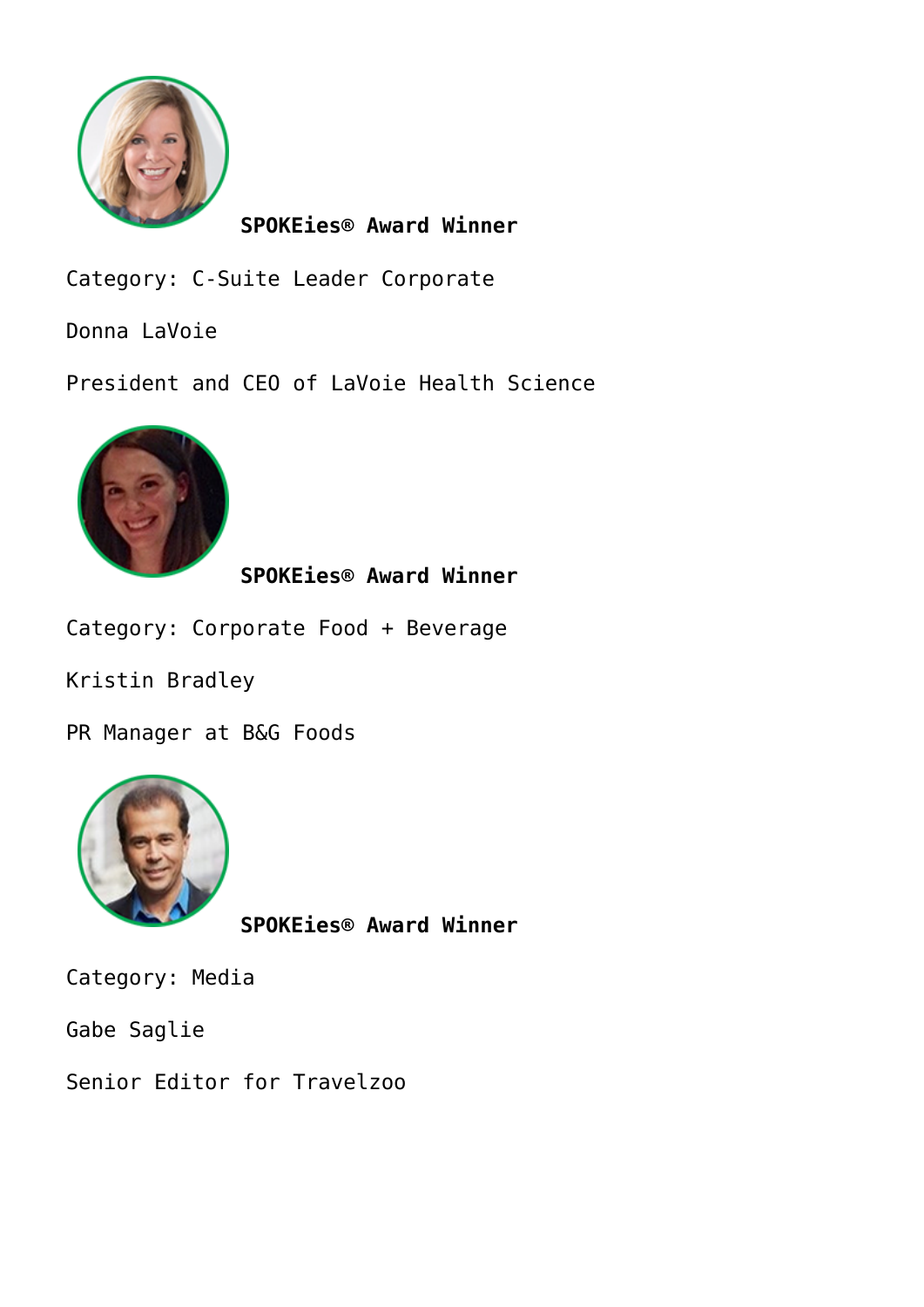

Category: Corporate Sports

Marc Goldman

Marketing/Sponsorship Manager of the Marine Corps Marathon



**SPOKEies® Award Winner**

Category: Corporate Technology

Roy Taylor

Founder Chief Revenue Officer MR.Studio

Previous Corporate Vice President and Worldwide Head of AMD Studios



**SPOKEies® Award Honorable Mention**

Category: Non-Profit Trade Association

Mark Hill

President & Chief Executive Officer at Association For Creative Industries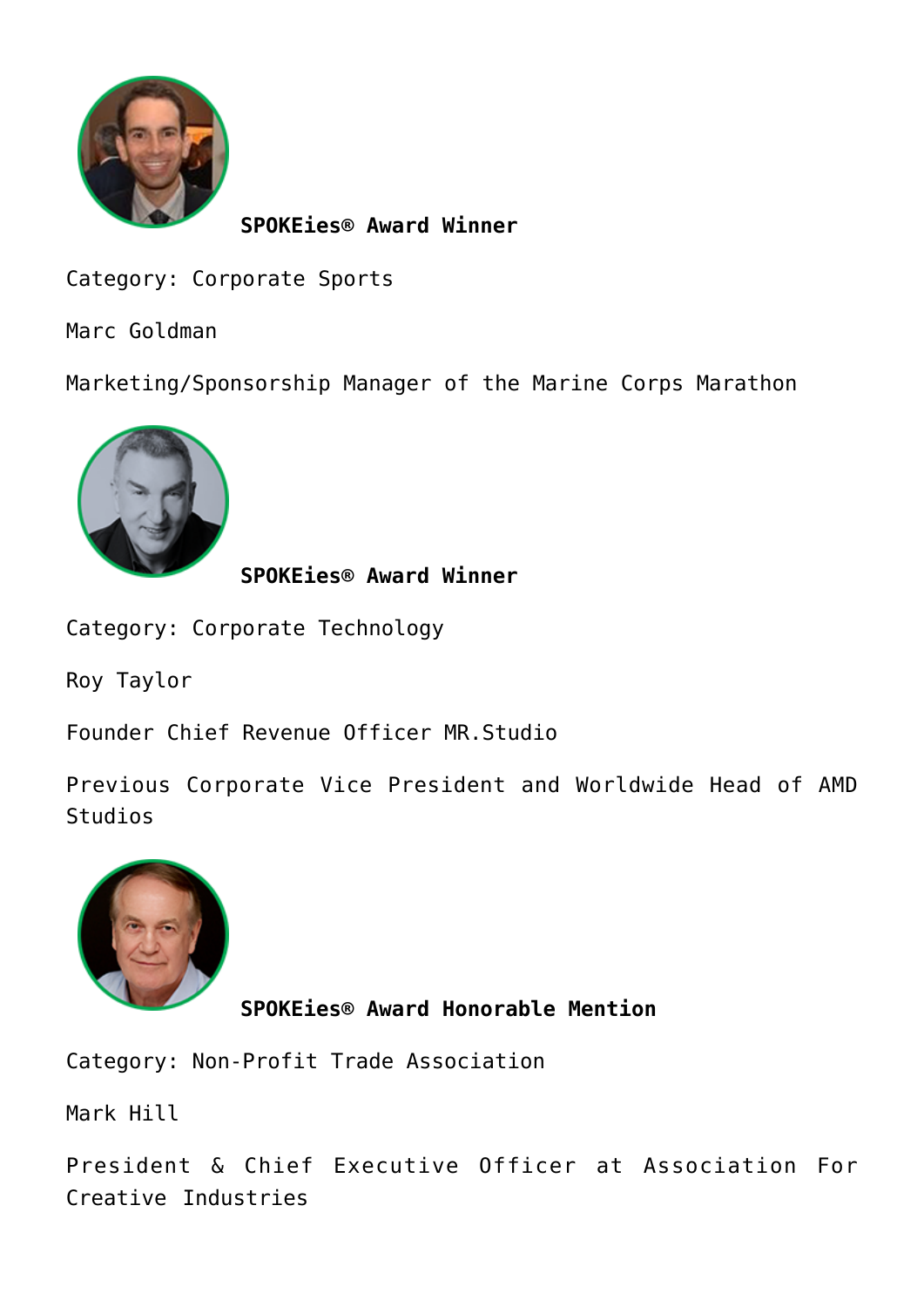

**SPOKEies® Award Honorable Mention**

Category: Non-Profit Advocacy/ Cause Marketing

Neil Vineberg

Program Director at 2-Minute Mind Check



**SPOKEies® Award Honorable Mention**

Category: Non-Profit Health

Justin DeJong

Vice President of Editorial and Channel Strategy at the American Medical Association



**SPOKEies® Award Honorable Mention**

Category: Under 40

Kristy Wallace

CEO of Ellevate Network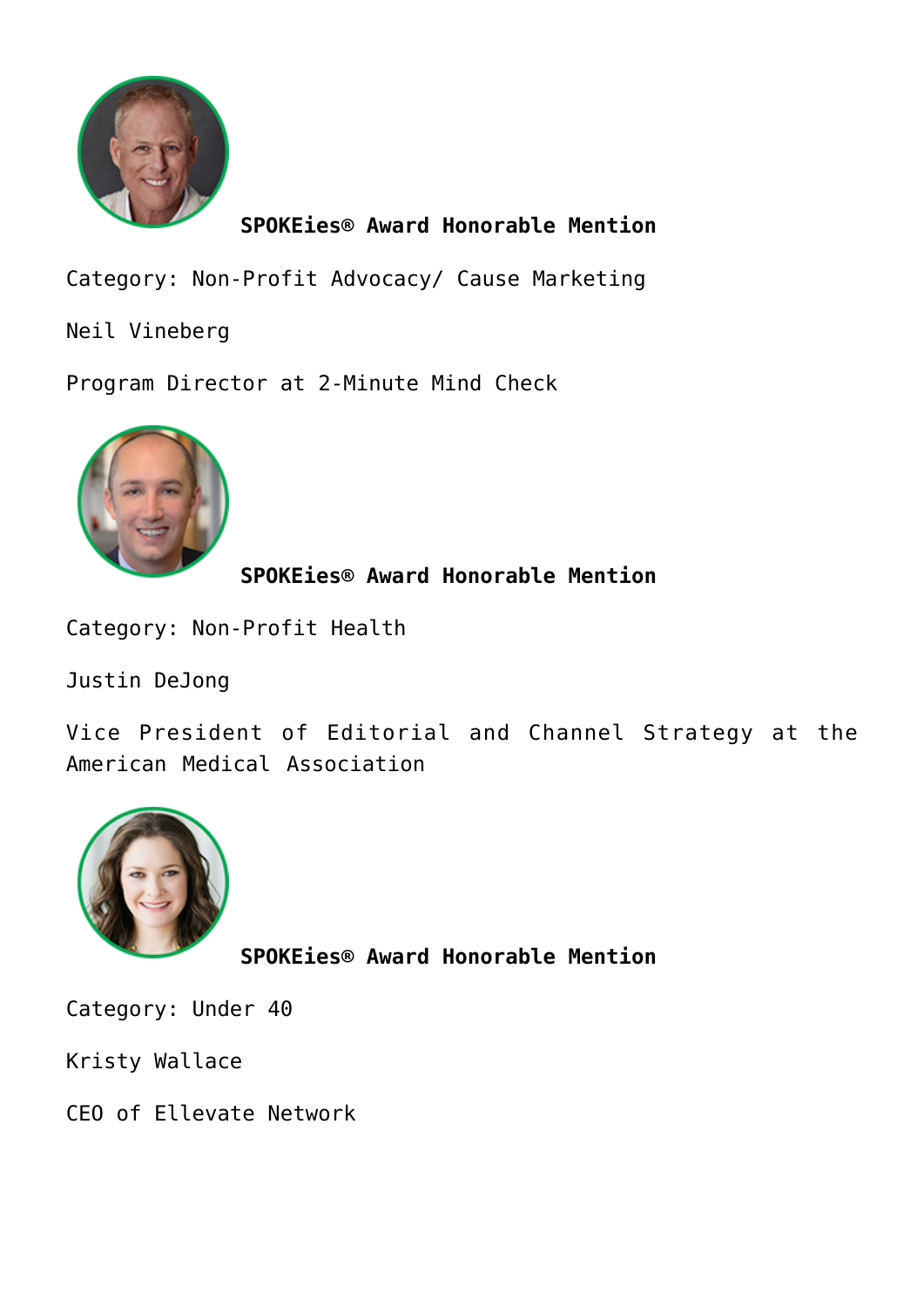

**SPOKEies® Award Honorable Mention**

Category: Non-Profit Education

Susann Miller

Director of Communication and Consumer Affairs of Better Business Bureau of Southern Arizona



**SPOKEies® Award Honorable Mention**

Category: Non-Profit Health

AARP's Health Spokesperson Team



**SPOKEies® Award Honorable Mention**

Category: Corporate Financial Services

Don Bush

Vice President of Marketing at Kount